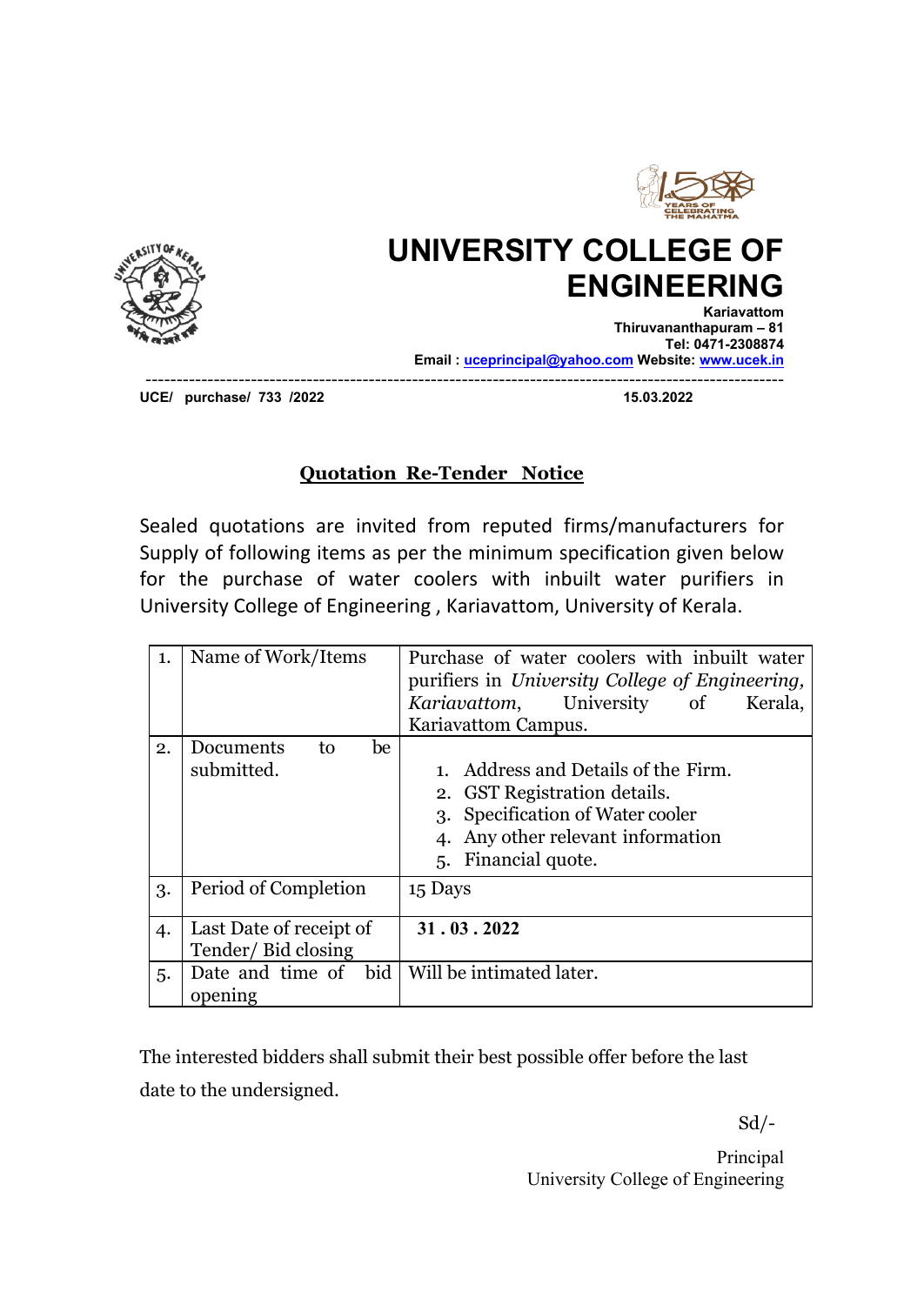| ScolovoRette Whiters / Hour)   | <b>15 LPH</b>                           |
|--------------------------------|-----------------------------------------|
| Water storage capacity         | Minimum 12L for Normal &                |
|                                | Cold water                              |
| <b>Purification Technology</b> | RO+UV/UF+TDS                            |
| <b>Purification stages</b>     | Minimum 3                               |
| <b>Storage tank material</b>   | Food grade stainless steel/food         |
|                                | grade plastic                           |
| <b>Operating Voltage</b>       | 230V, 50Hz                              |
| <b>Features</b>                | <b>Fully automated operation Filter</b> |
|                                | change alarm /indication                |
| <b>Certification</b>           | Bureau of Indian Standards,             |
|                                | <b>ROHS</b> compliant and CE            |
| Warranty                       | Minimum one year on site                |
|                                |                                         |

## SPECIFICATION OF THE WATER COOLER

The present work is to provide Purchase of water coolers with inbuilt water purifiers in University College of Engineering, Kariavattom in the University of Kerala Kariavattom Campus. The supplier has to be supply, install and commissioning the item and train the staff to operate and maintain it. The entire quote shall form an integrated system. The existing facility in the existing CCF building shall be utilized. If any additional components are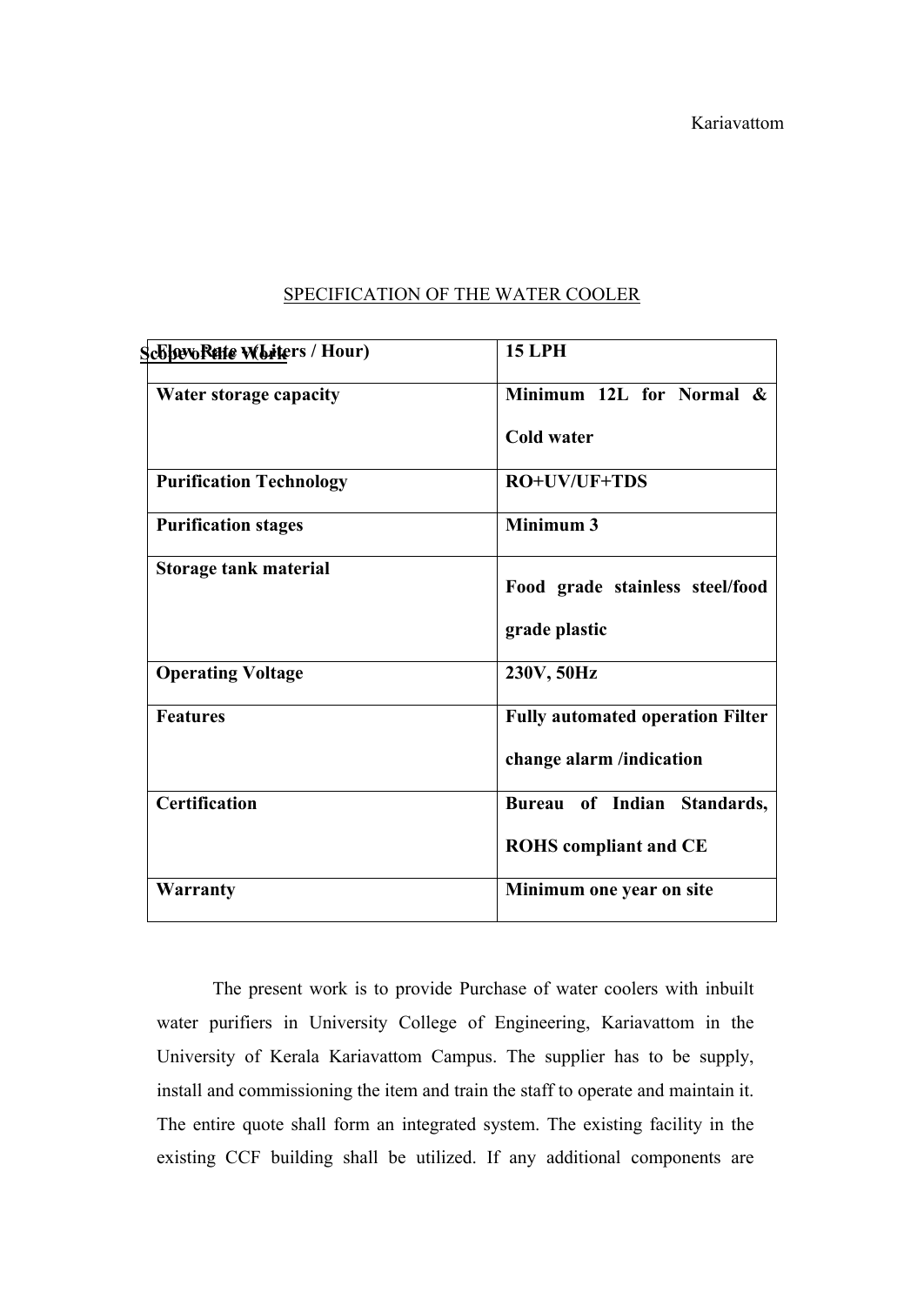needed for the satisfactory completion of the work, the supplier shall add the item in the above list.

## **Terms and conditions**

- 1. This Bid is single **cover bid**, Both Technical Bid and Financial Bid shall be submitted in same covers.
- 2. The bidder shall quote rate for each items in the BoQ. Incomplete BoQ is liable to be rejected.
- 3. The Bidder shall quote price in clear terms and the specification of products. The rates quoted must be inclusive of all taxes, cost of supply at site, warranty and installation charges etc...
- 4. The price should be quoted only in Indian rupees. The bid shall be typed and signed by the bidder.
- 5. All the documents mentioned above shall be submitted without fail.
- 6. The bidder shall visit the location before submitting the bid. Any claim after submitting the bid will not be allowed.
- 7. *Validity:-* The Bid will be valid for 30 days from its date of opening. Further extension can be done by mutual consent.
- 8. *Delivery :-* The item should be delivered at University College of Engineering, Kariavattom, University of Kerala, Kariavattom Campus.
- 9. *Installation And Commissioning*: The items shall be installed and commissioned at the University College of Engineering, Kariavattom, University of Kerala, Kariavattom Campus.
- 10. *Period of Completion:-* The work shall be completed within a period 15 days from date receipt of the work order.
- 11. *Payment:-* The payment will be released only after inspecting the equipment and satisfy that the supply is as per the requirements and on the basis of actual quantity executed. The payment will be made after successful completion of the supply with in the completion period and